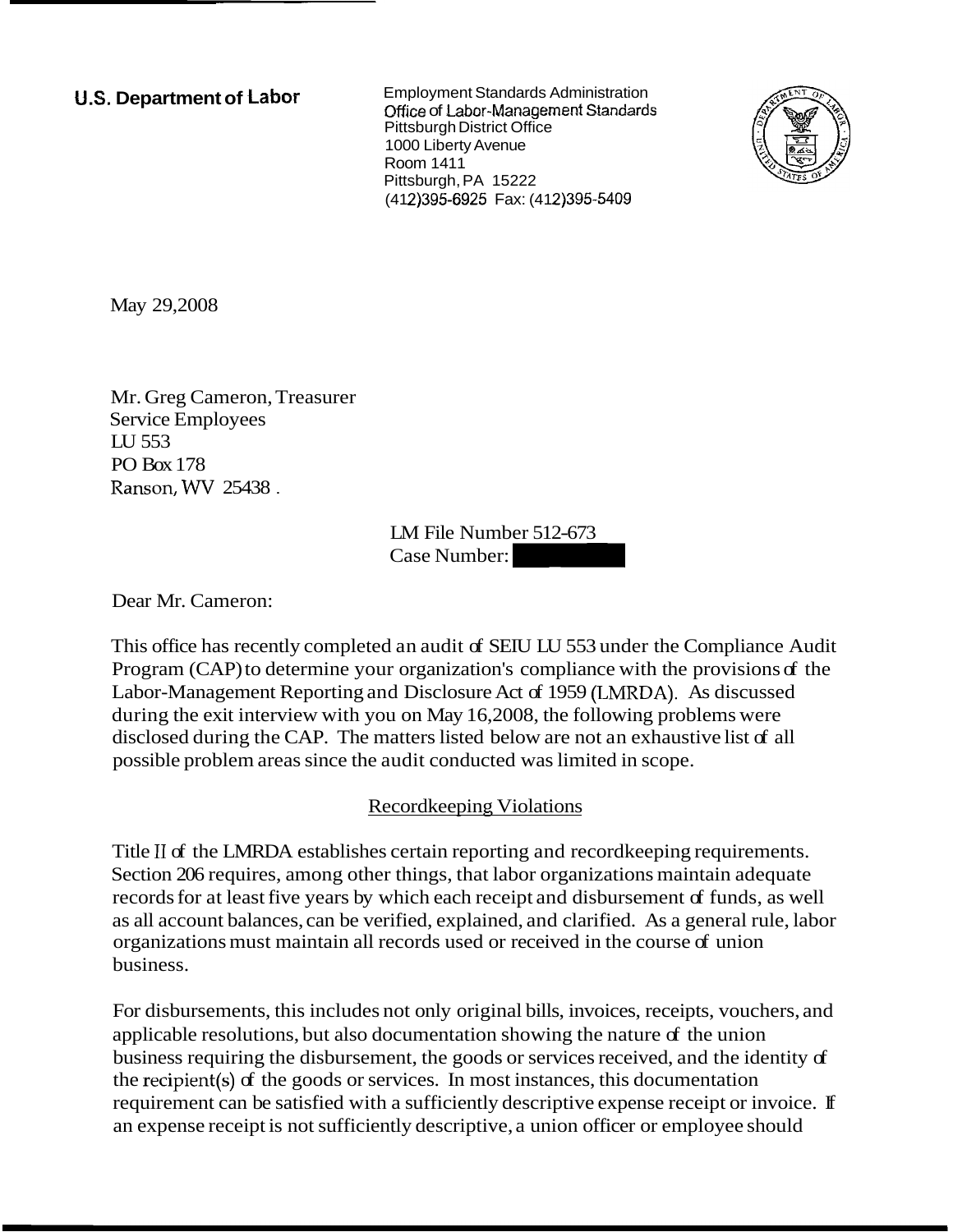Mr. Greg Cameron May 29,2008 Page 2 of 5

write a note on it providing the additional information. For money it receives, the labor organization must keep at least one record showing the date, amount, purpose, and source of that money. The labor organization must also retain bank records for all accounts.

The audit of Local 553's 2005 and 2006 records revealed the following record keeping violations:

1. General and Reimbursed Expenses

Local 553 did not retain adequate documentation for general and reimbursed expenses incurred totaling at least \$2,235. For example, expense check #I also, check #I I for \$1,234.82 was written to Staples on July 11,2005 for the purchase of a computer. \$1,234.82 was written to Staples on July 11,2005 for the purchase of a computer. General and Reimbursed Expenses<br>
Local 553 did not retain adequate documentation for general and reimbursed<br>
expenses incurred totaling at least \$2,235. For example, expense check # for<br>
for \$1,234.82 was written to Staple payments.

As previously noted above, labor organizations must retain original receipts, bills, and vouchers for all disbursements. The president and treasurer (or corresponding principal officers) of your union, who are required to sign your union's LM report, are responsible for properly maintaining union records.

2. Lost Wages

Local 553 did not retain adequate documentation for lost wage reimbursement payments. The union must maintain records in support of lost wage claims that identify each date lost wages were incurred, the number of hours lost on each date, the applicable rate of pay, and a description of the union business conducted. The OLMS audit found that Local 553 has maintained only some hourly rates on check stubs. There are no vouchers and only vague descriptions of the union business on the check stubs.

A sample of an expense voucher Local 553 may use to satisfy this requirement is enclosed. The sample identifies the type of information and documentation that the local must maintain for lost wages and other officer expenses.

Based on your assurance that Local 553 will retain adequate documentation in the future, OLMS will take no further enforcement action at this time regarding the above violations.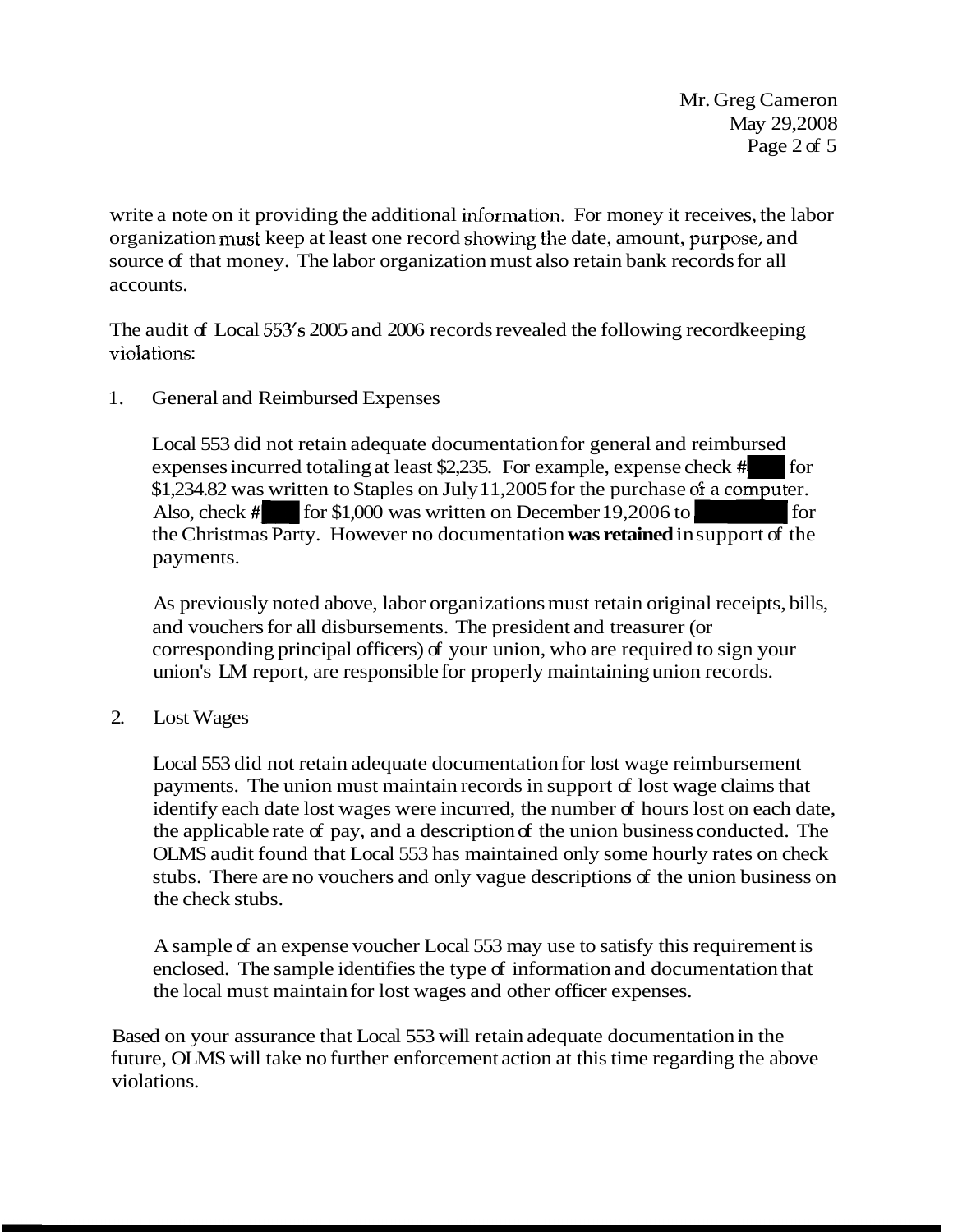Mr. Greg Cameron May 29, 2008 Page  $3$  of  $5$ 

## Reporting; Violations

The audit disclosed a violation of LMRDA Section 201(b), which requires labor organizations to file annual financial reports accurately disclosing their financial condition and operations. The Labor Organization Annual Report Form LM-3 filed by Local 553 for fiscal years ending December 31,2005 and 2006, were deficient in the following areas:

1. Disbursements to Officers

Local 553 did not report the names of some officers and the total amounts of payments to them or on their behalf in Item 24 (All Officers and Disbursements to Officers). The union must report in Item 24 all persons who held office during the year, regardless of whether they received any payments from the union.

The union must report most direct disbursements to Local 553 officers and some indirect disbursements made on behalf of its officers in Item 24. A "direct disbursement" to an officer is a payment made to an officer in the form of cash, property, goods, services, or other things of value. See the instructions for Item 24 for a discussion of certain direct disbursements to officers that do not have to be reported in Item 24. An "indirect disbursement" to an officer is a payment to another party (including a credit card company) for cash, property, goods, services, or other things of value received by or on behalf of an officer. However, indirect disbursements for temporary lodging (such as a union check issued to a hotel) or for transportation by a public carrier (such as an airline) for an officer traveling on union business should be reported in Item 48 (Office and Administrative Expense).

2. Failure to File Bylaws

The audit disclosed a violation of LMRDA Section 201(a), which requires that a union submit a copy of its bylaws with its LM report. Local 553 has never filed a copy of its bylaws in the past.

Local 553 has now filed a copy of its constitution and bylaws.

I am not requiring that Local 553 file amended LM reports for 2005 and 2006 to correct the deficient items, but Local 553 has agreed to properly report the deficient items on all future reports it files with OLMS.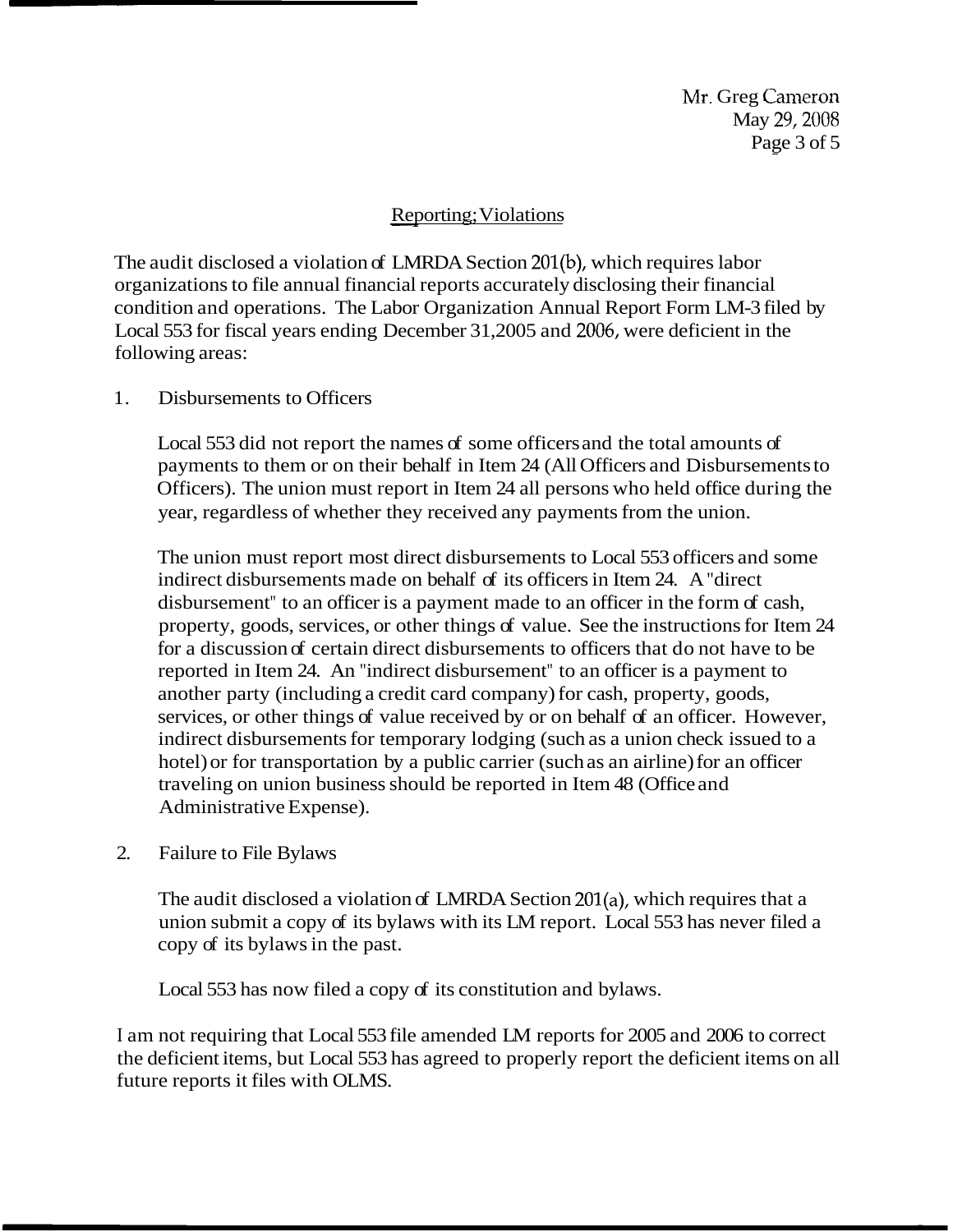Mr. Greg Cameron May 29,2008 Page 4 of 5

## Other Violations

The audit disclosed the following other violation:

Inadequate Bonding

The audit revealed a violation of LMRDA Section 502 (Bonding), which requires that union officers and employees be bonded for no less than  $10$  percent of the total funds those individuals or their predecessors handled during the preceding fiscal year. The local should have been bonded for at least **\$3,900.** 

LU **553** currently does not have bonding. OLMS requires that you have proof of adequate bonding, **as** you **agreed,** sent to our office by June 5,2008.

## Other Issues

1. Expense Policy

As I discussed during the exit interview with you, the audit revealed that Local 553 does not have a clear policy regarding the types of expenses personnel may claim for reimbursement. OLMS recommends that unions adopt written guidelines concerning such matters.

2. Signing Blank Checks

During the audit, you advised that President Randall Conrad signs blank checks. Your union's bylaws require that all checks be signed by the president and treasurer. The two signature requirement is an effective internal control of union funds. Its purpose is to attest to the authenticity of a completed document already signed. However, signing a blank check in advance does not attest to the authenticity of a completed check, and negates the purpose of the two signature requirement. OLMS recommends that Local 553 review these procedures to improve internal control of union funds.